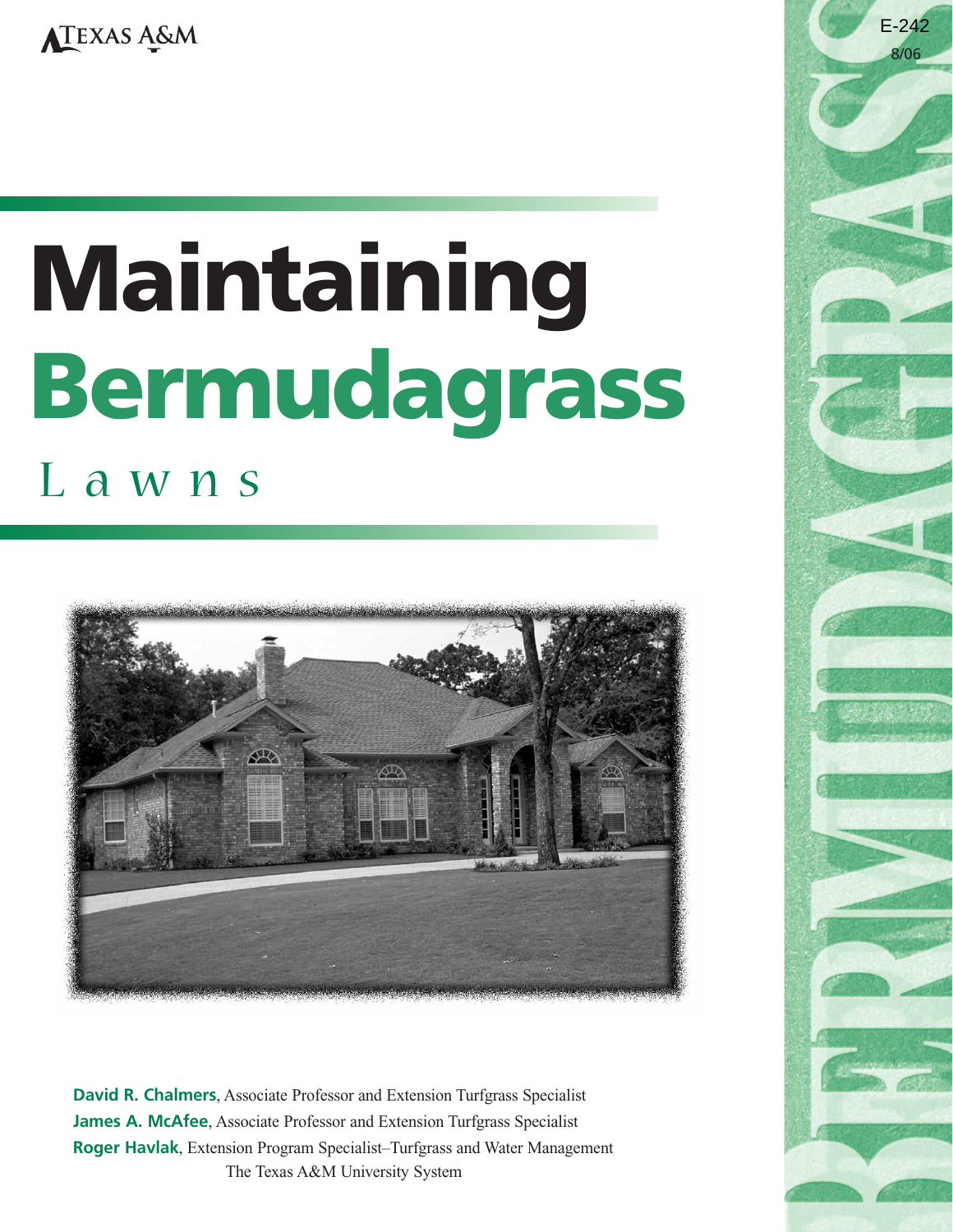**Your Bermudagrass lawn can be** healthy and attractive if you give it proper care.

Bermudagrass (*Cynodon dactylon* [L.]) is a popular turfgrass for lawns, golf courses, athletic fields and general utility areas. Found in Australia, Africa, India, South America and the southern United States, it grows well in nearly all soil types and resists drought. Bermudagrass ranges from very fine to coarse leaf texture, and it has a low, dense growth habit. It spreads both above ground (stolons) and below ground (rhizomes), which makes it very aggressive and able to wear well and compete successfully with most weed species.

The biggest negatives to bermudagrass are that it tends to creep into flower beds, and it does not tolerate shade well. Do not select bermudagrass for lawns that are shady.

Coarse-textured varieties such as Common bermudagrass can be established from seed, sprigs, plugs or sod. They require less management than some other bermudagrass varieties, but normally produce a lower quality lawn.

Hybrid varieties such as Tifway 419 have a finer texture and produce very high quality lawns. However, they require more maintenance than coarse-textured varieties. The hybrid varieties do not produce viable seed and must be grown from sprigs, plugs or sod.

Dwarf varieties such as Champion or Tifdwarf are finely textured grasses for use on golf course greens that require intensive management. They are not recommended for home lawns.

Follow these guidelines for mowing, watering and fertilizing your bermudagrass lawn, as well as for controlling weeds, insects and thatch, and eliminating compacted soil. Because many factors can affect turf growth, these are general recommendations.

# **MARCH through May**

#### **Mowing**

Begin routine mowing as soon as the grass begins to turn green in the spring. Set the mowing height at 1 to 2 inches for Common bermudagrass and  $\frac{1}{2}$  to  $1\frac{1}{2}$  inches for hybrid varieties. Remove no more than one-third of the leaf area with any one mowing. The lower the mowing height, the more frequently you will need to mow. The grass will be much better quality if you mow frequently at a lower height.



It is best not to bag grass clippings. They decompose quickly and return many nutrients to the soil. If you do bag the clippings, consider composting them to use in the landscape.

#### **Fertilizing**

Begin fertilizing after the grass turns green and there is little chance of a late frost. Have the soil tested to determine what nutrients your lawn needs. For information on soil testing procedures, contact your county Extension agent. If you do not have the soil tested, use a complete fertilizer with a 3-1-2 ratio of nitrogen, phosphorus and potassium (Examples: 15-5-10, 21-7-14, etc. Every bag of fertilizer has the nutritional analysis printed on the bag).

Apply 1 pound of soluble nitrogen per 1,000 square feet of lawn every 4 to 6 weeks, or  $1\frac{1}{2}$  pounds of slow-release nitrogen fertilizer every 8 to 10 weeks. To determine the amount of fertilizer to apply to equal 1 pound of nitrogen per 1,000 square feet, divide 100 by the first number in the fertilizer analysis. (To determine the amount needed to apply 1.5 pounds per 1,000 square feet, substitute 150 for 100.) For example, if you are using a 15-5-10 fertilizer, then 6.6 pounds of fertilizer per 1,000 square feet will be needed.

$$
100 \div 15 = 6.6
$$

Then determine the size of the area to be fertilized. If your lawn is 5,000 square feet, it will need 33 pounds of 15- 5-10 fertilizer.

*(5,000 ÷ 1,000) x 6.6 = 33 pounds of fertilizer*

## **Watering**

To keep your lawn healthy, water it only when the grass needs it. When you do water, wet the soil to a depth of 6 inches. Don't water again until the grass shows symptoms of drought stress—a dull bluish color, rolled or folded leaves, and persistent footprints. This usually occurs in 5 to 10 days, depending on the weather.

Follow these steps to determine how long to water in order to apply the right amount.

- **1.** Set out five or six open-top cans randomly around the lawn (tuna or cat food cans work best).
- **2.** Turn on the sprinklers or irrigation system for 30 minutes.
- **3.** Using a ruler, measure the depth of water in each individual can, and record the depths.
- **4.** Calculate the average depth of water from all of the cans. *Example:* You have placed five cans in your yard. The depths of water in the cans were 0.5 inch, 0.4 inch, 0.6 inch, 0.4 inch and 0.6 inch. Add the depths together and divide by the number of cans you used.

$$
0.5 + 0.4 + 0.6 + 0.4 + 0.6 = 2.5 inches
$$

*2.5 inches ÷ 5 cans = 0.5 inch of water in 30 minutes*

**5.** Use a garden spade or a soil probe to find out how deeply the soil was wet during the 30-minute period. The probe will push through wet soil easily, but it will be more difficult to push through dry soil.

**Bermudagrass grows well in nearly all soil types.**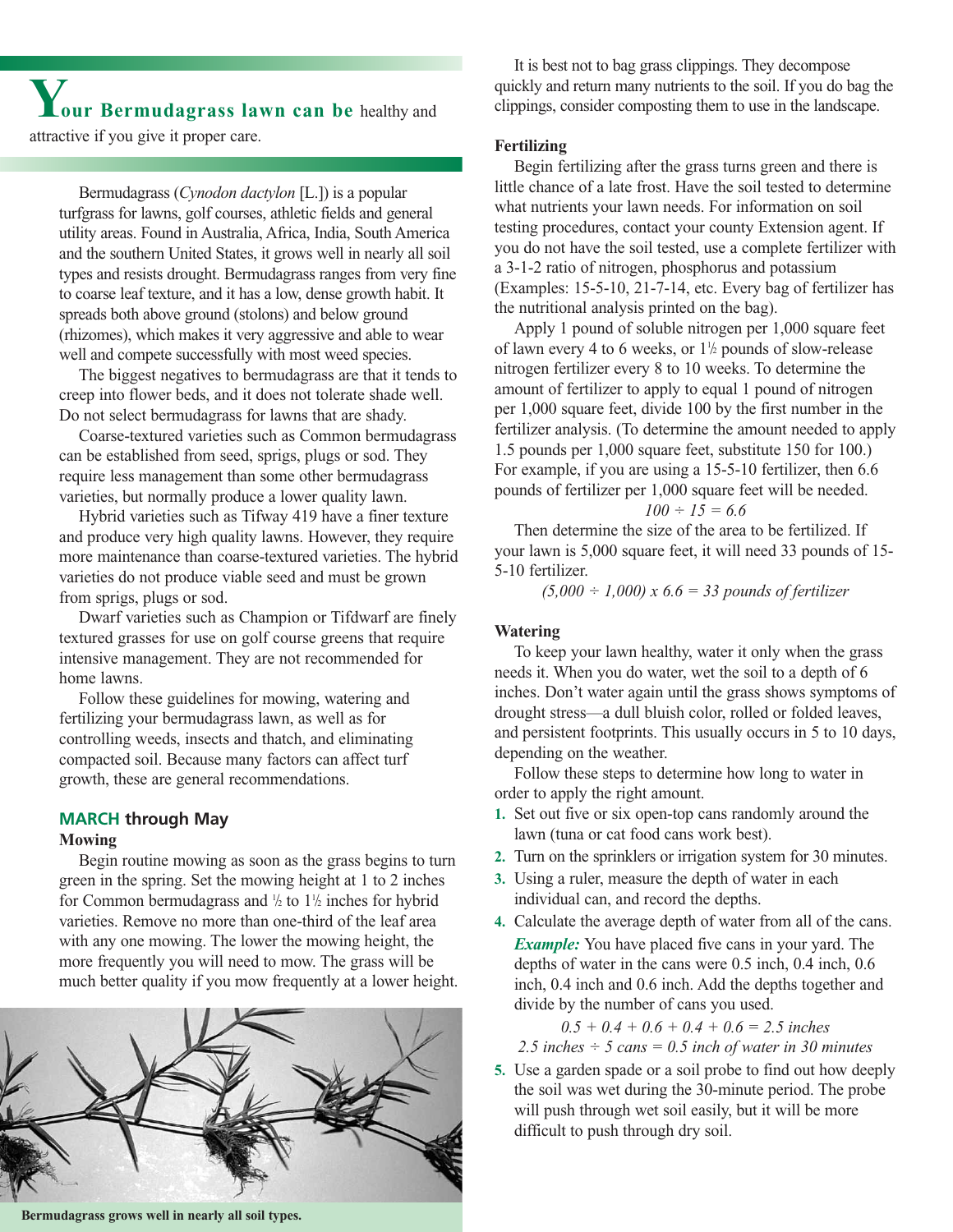**6.** When you know how much water was applied in 30 minutes and how deeply that volume of water wet the soil, determine how long you must water to wet the soil to a depth of 6 inches.

*Example:* If the sprinklers sprayed 0.5 inch of water in 30 minutes and wet the soil to a depth of 3 inches, you would need to apply 1 inch of water to wet the soil to a depth of 6 inches. To do so you must water for 1 hour.

Run-off from watering a lawn can waste a significant amount of water, which is costly and a poor use of a limited natural resource. The factors determining how quickly run-off occurs are the type of soil and the application rate of the sprinkler system. Do not apply water faster than the soil can absorb it. To prevent run-off:

- **1.** Check the lawn while watering. If water begins running into the streets or gutters, note how long it took before run-off occurred. This is the maximum amount of time you should water at one time.
- **2.** Stop watering and allow the soil surface to dry (30 minutes to 1 hour).
- **3.** Begin watering again and continue for the amount of time you've determined. With an automatic irrigation system, change the timer to the new, shorter time.
- **4.** Continue this cycle until the appropriate amount of water has been applied to wet the soil to a depth of 6 inches.

New-style irrigation controllers allow you to water several times a day, so that you can program them to prevent run-off.

#### **Controlling weeds**

The best form of weed control is a healthy, dense, actively growing lawn. To control crabgrass and other grassy weeds, apply preemergent herbicides (which control weeds before they sprout from the ground) in the spring when the soil temperature reaches 65 ºF (your county Extension agent can give you an estimate of this date in your area), or when the redbud and dogwood trees begin to bloom. Apply postemergent herbicides (which control weeds that have already sprouted) when weeds are present and the grass is healthy and actively growing.

Control broadleaf weeds with herbicides that contain 2,4-D, MCPP or dicamba. Grassy weeds can be controlled by applying MSMA at 7- to 10-day intervals. Weed control is most effective if you apply the herbicide when the weeds are still very small. Read the label

carefully before applying any herbicide to ensure that it is the right product for the weeds you have and that it does not damage the turf. Follow all the instructions on the label. It explains how and when to use the product and how much to apply.

#### **Controlling insects**

Armyworms, bermudagrass mites and white grubs can seriously injure bermudagrass lawns (see L-1131, "White Grubs in Texas Turfgrass," available from the Texas Agricultural Extension Service). Check for these pests routinely and treat as necessary.

If you suspect that nematodes are in your lawn, send a soil sample to the Plant Disease Diagnostic Laboratory for testing. Contact your county Extension agent for more information.



**Begin mowing as soon as the bermudagrass begins to turn green in the spring.**

#### **Controlling thatch**

If the thatch layer (layer of undecomposed plant matter) is more than  $\frac{1}{2}$  inch thick, mow the lawn with a vertical mower in May when the grass is healthy and actively growing. Be sure to remove the organic matter that the vertical mower brings up from the lawn surface. To prevent thatch, avoid excessive fertilizing and watering. For more information on thatch, see the Extension publication L-5226, "Thatch Management for Home Lawns."

#### **Eliminating compacted soil**

In areas of heavy traffic, aerate the soil several times a year to help loosen compacted earth. Use a core-aerating machine when the grass is actively growing. If you have an underground irrigation system, flag the sprinkler heads first to avoid damaging them.